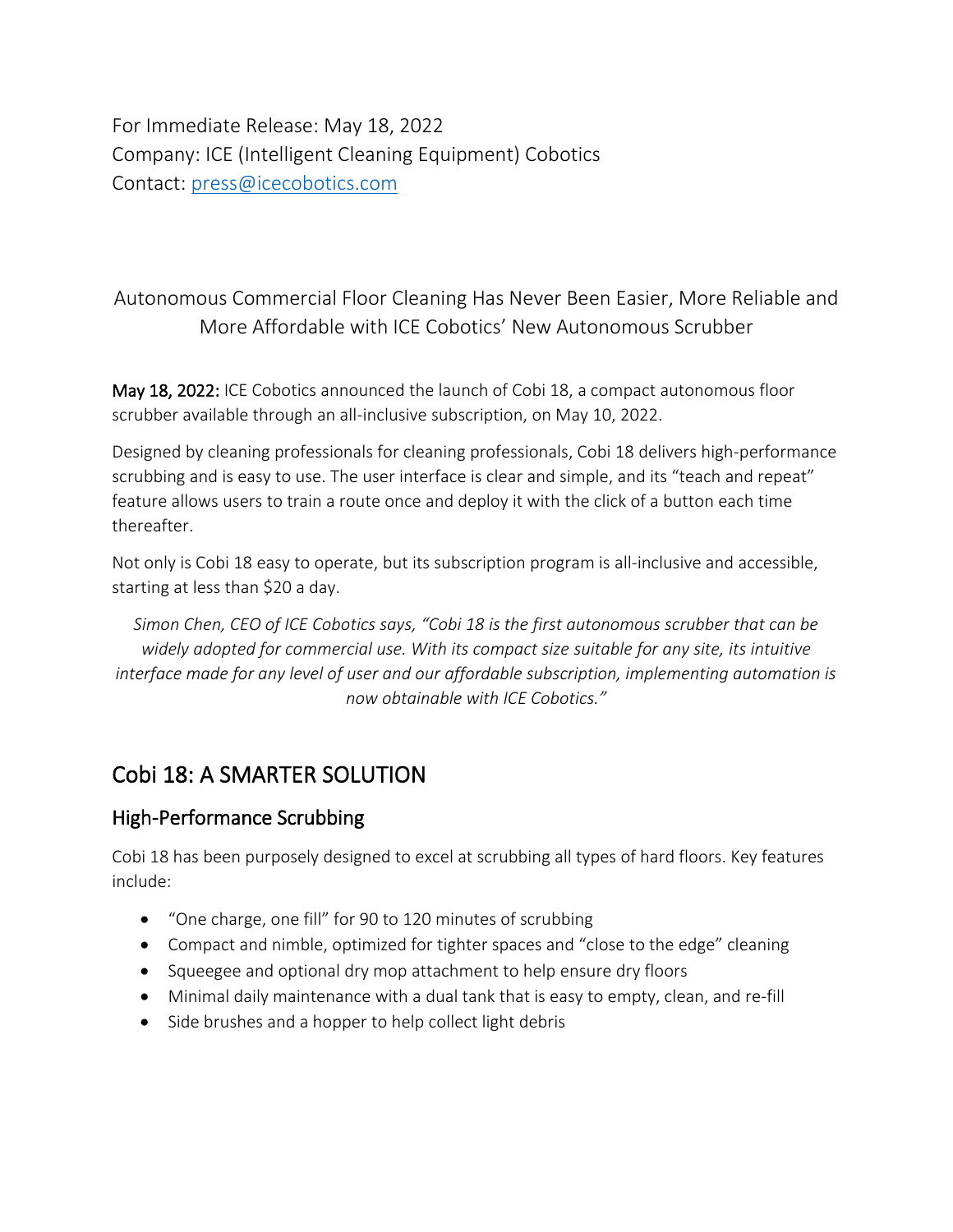## Easy and Reliable Automation Every Time

Cobi 18's advanced AI (Artificial Intelligence) integrates data from a combination of different sensors to identify its surroundings and safely navigate around obstacles, even in challenging environments that include mirrors, glass, escalators, or bright sunlight.

Cobi 18 is simple to initiate and operate. Its operating modes include:

- Teach and Repeat Teach a route once for Cobi 18 to run independently
- Fill-in Mode Trace the perimeter of an area and Cobi 18 automatically fills in the interior
- Route Sequence Run two pre-programmed routes back-to-back
- Delayed Start Schedule Cobi 18 to commence its route at a pre-set time

Furthermore, with its simple UI (user interface), opportunity charging capabilities and saved route maps, Cobi 18 can be easily programmed and deployed multiple times a day with the click of a button, resulting in reliable and consistent cleaning. While Cobi 18 cleans the floors, cleaning professionals are freed to focus on other important tasks that may get skipped due to time constraints and increased workload.

## Cleaning Management Made Simple: Real-Time Data Insights

ICE Cobotics' i-SYNERGY fleet management software provides managers and end-users with a simple way to manage and monitor cleaning performance and get real-time data insights.

Using i-SYNERGY's Clean Score metric, managers can remotely check cleaning productivity at any site they manage, saving them time and energy. Clean Score is easy to use and provides managers with a simple color-coded system allowing them to quickly check which sites are on track for the day and which sites may need additional support. Simply put, each site managed has a score based on the cleaning done each day.

For managers, this is a significant benefit as they have access to real-time data, can measure progress against goals they have established, and can view a summary report based on the established goals.

## Hassle-Free, All-Inclusive Subscription

ICE Cobotics' subscription program makes it easier than ever for companies to adopt automation starting at less than \$20 a day for a 36-month contract. Along with Cobi 18, the subscription includes access to i-SYNERGY fleet management software, repairs and replacement parts as needed, customer support, and key consumables (i.e., brushes, squeegees).